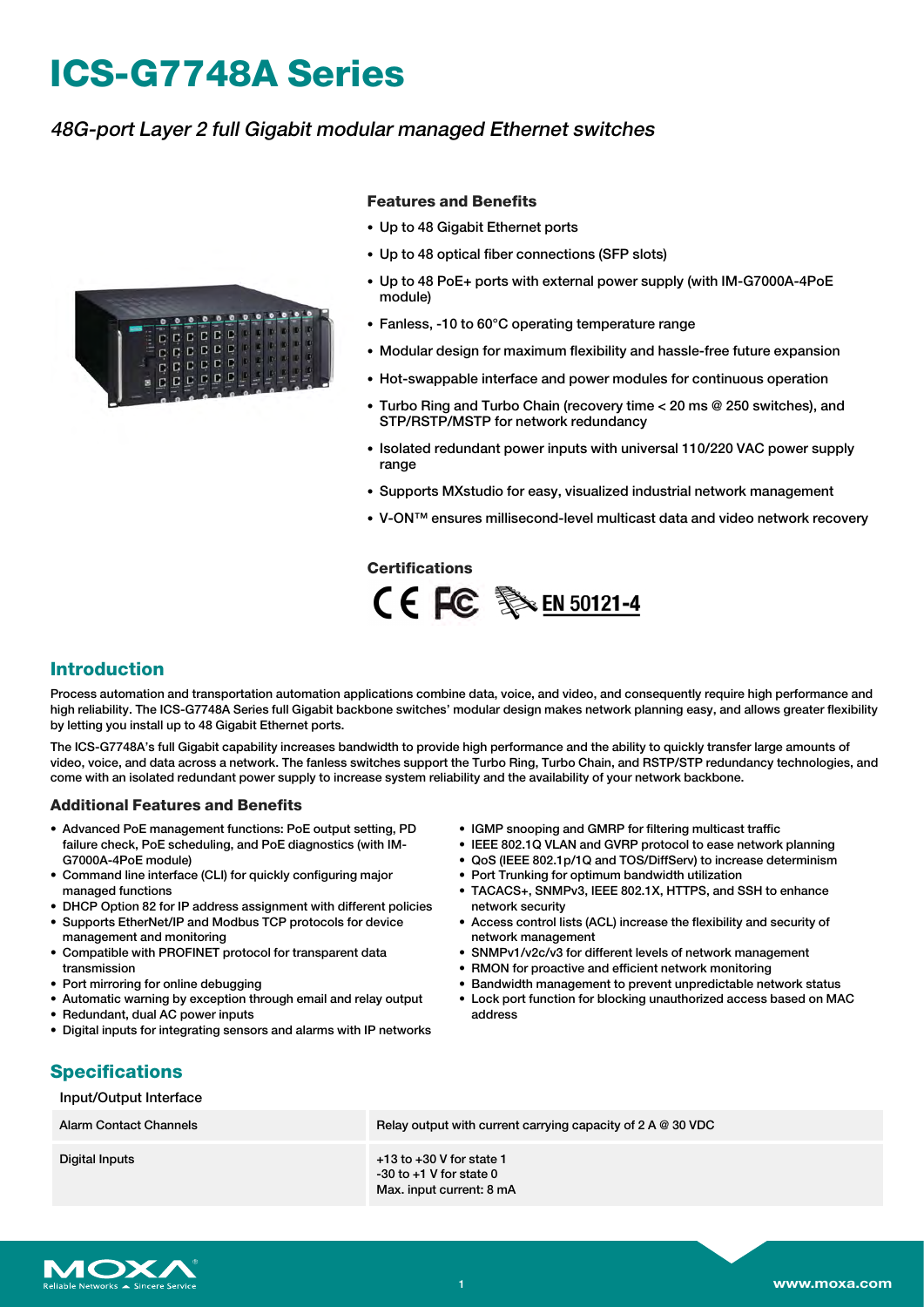### Ethernet Interface

| <b>Slot Combination</b>           | 12 slots for 4-port interface modules (10/100/1000BaseT(X), or PoE+ 10/100/1000BaseT<br>(X), or 100/1000BaseSFP slots). See the IM-G7000A datasheet for Gigabit Ethernet<br>module product information.                                                                                                                                                                                                                                                                                                              |
|-----------------------------------|----------------------------------------------------------------------------------------------------------------------------------------------------------------------------------------------------------------------------------------------------------------------------------------------------------------------------------------------------------------------------------------------------------------------------------------------------------------------------------------------------------------------|
| <b>Standards</b>                  | IEEE 802.1D-2004 for Spanning Tree Protocol<br>IEEE 802.1p for Class of Service<br>IEEE 802.1Q for VLAN Tagging<br>IEEE 802.1s for Multiple Spanning Tree Protocol<br>IEEE 802.1w for Rapid Spanning Tree Protocol<br>IEEE 802.1X for authentication<br>IEEE 802.3 for 10BaseT<br>IEEE 802.3ab for 1000BaseT(X)<br>IEEE 802.3ad for Port Trunk with LACP<br>IEEE 802.3u for 100BaseT(X) and 100BaseFX<br>IEEE 802.3x for flow control<br>IEEE 802.3z for 1000BaseSX/LX/LHX/ZX<br>IEEE 802.3af/at for PoE/PoE+ output |
| <b>Ethernet Software Features</b> |                                                                                                                                                                                                                                                                                                                                                                                                                                                                                                                      |
| Management                        | ARP, Back Pressure Flow Control, BOOTP, DDM, DHCP Option 66/67/82, DHCP Server/<br>Client, IPv4/IPv6, LLDP, Port Mirror, RMON, SNMP Inform, SNMPv1/v2c/v3, Syslog,<br>Telnet, TFTP, SMTP, RARP, Flow control                                                                                                                                                                                                                                                                                                         |
| <b>Filter</b>                     | 802.1Q, GMRP, GVRP, IGMP v1/v2/v3                                                                                                                                                                                                                                                                                                                                                                                                                                                                                    |
| <b>Redundancy Protocols</b>       | Link Aggregation, MSTP, RSTP, Turbo Chain, Turbo Ring v1/v2, V-ON                                                                                                                                                                                                                                                                                                                                                                                                                                                    |
| Security                          | Access control list, Broadcast storm protection, HTTPS/SSL, MAB authentication,<br>Sticky MAC, NTP authentication, Port Lock, RADIUS, SSH, TACACS+                                                                                                                                                                                                                                                                                                                                                                   |
| <b>Time Management</b>            | NTP Server/Client, SNTP                                                                                                                                                                                                                                                                                                                                                                                                                                                                                              |
| <b>Industrial Protocols</b>       | EtherNet/IP, Modbus TCP                                                                                                                                                                                                                                                                                                                                                                                                                                                                                              |
| MIB                               | Bridge MIB, Ethernet-like MIB, MIB-II, P-BRIDGE MIB, Q-BRIDGE MIB, RMON MIB<br>Groups 1, 2, 3, 9, RSTP MIB                                                                                                                                                                                                                                                                                                                                                                                                           |
| <b>Switch Properties</b>          |                                                                                                                                                                                                                                                                                                                                                                                                                                                                                                                      |
| <b>DRAM</b>                       | <b>128 MB</b>                                                                                                                                                                                                                                                                                                                                                                                                                                                                                                        |
| Flash                             | 16 MB                                                                                                                                                                                                                                                                                                                                                                                                                                                                                                                |
| <b>IGMP Groups</b>                | 4096                                                                                                                                                                                                                                                                                                                                                                                                                                                                                                                 |
| Jumbo Frame Size                  | 9.6 KB                                                                                                                                                                                                                                                                                                                                                                                                                                                                                                               |
| <b>MAC Table Size</b>             | 16 K                                                                                                                                                                                                                                                                                                                                                                                                                                                                                                                 |
| Max. No. of VLANs                 | 256                                                                                                                                                                                                                                                                                                                                                                                                                                                                                                                  |
| <b>Packet Buffer Size</b>         | 12 Mbits                                                                                                                                                                                                                                                                                                                                                                                                                                                                                                             |
| <b>VLAN ID Range</b>              | VID 1 to 4094                                                                                                                                                                                                                                                                                                                                                                                                                                                                                                        |
| <b>Priority Queues</b>            | 8                                                                                                                                                                                                                                                                                                                                                                                                                                                                                                                    |
| <b>USB</b> Interface              |                                                                                                                                                                                                                                                                                                                                                                                                                                                                                                                      |
| <b>Storage Port</b>               | USB Type A                                                                                                                                                                                                                                                                                                                                                                                                                                                                                                           |
| Serial Interface                  |                                                                                                                                                                                                                                                                                                                                                                                                                                                                                                                      |
| <b>Console Port</b>               | USB-serial console (Type B connector)                                                                                                                                                                                                                                                                                                                                                                                                                                                                                |

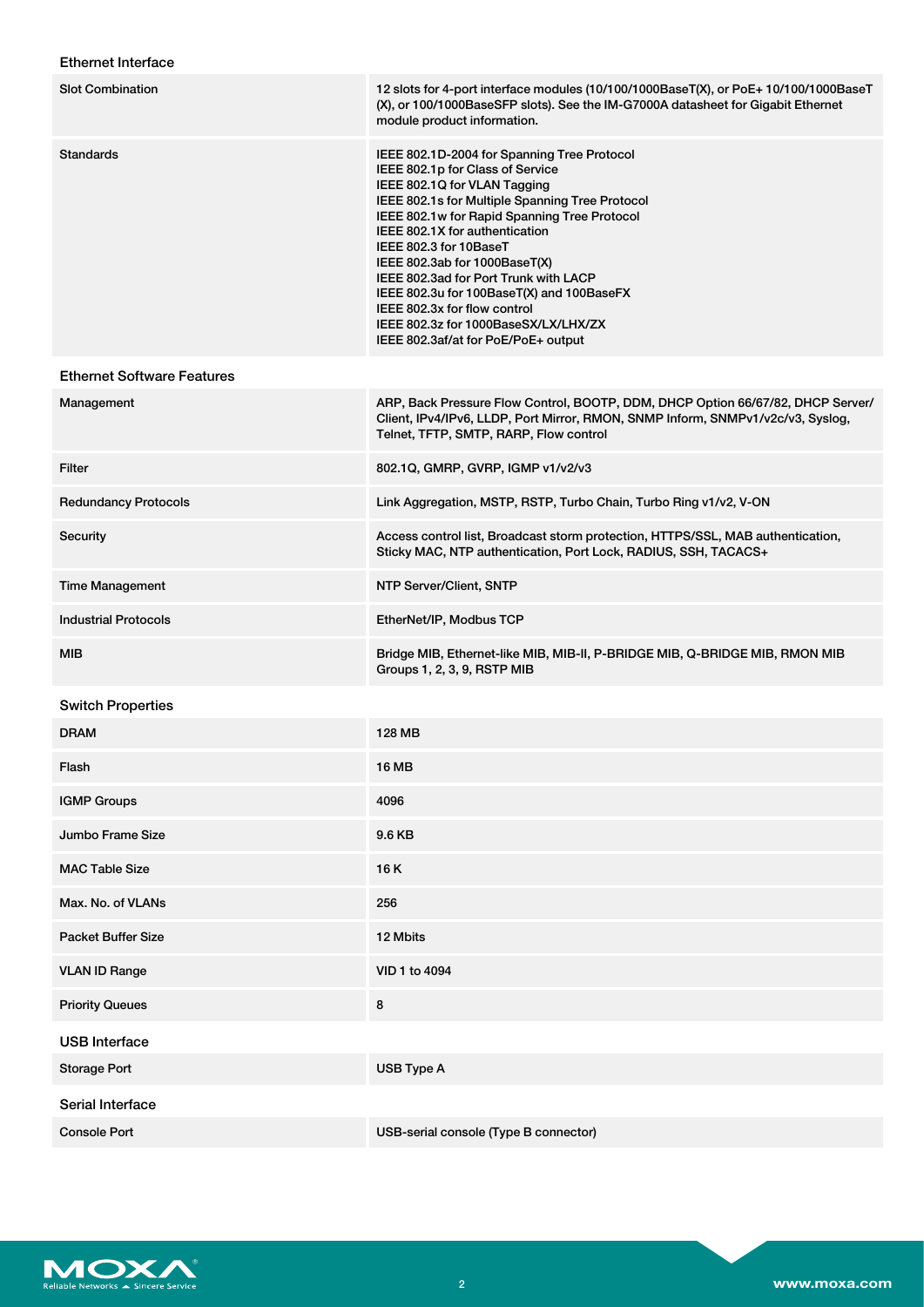| <b>Power Parameters</b>                |                                                                                                                                                                                                                                            |
|----------------------------------------|--------------------------------------------------------------------------------------------------------------------------------------------------------------------------------------------------------------------------------------------|
| <b>Input Voltage</b>                   | 110 to 220 VAC, Redundant dual inputs                                                                                                                                                                                                      |
| <b>Operating Voltage</b>               | 85 to 264 VAC                                                                                                                                                                                                                              |
| <b>Overload Current Protection</b>     | Supported                                                                                                                                                                                                                                  |
| <b>Reverse Polarity Protection</b>     | Supported                                                                                                                                                                                                                                  |
| <b>Input Current</b>                   | 0.87/0.51 A @ 110/220 VAC                                                                                                                                                                                                                  |
| <b>Physical Characteristics</b>        |                                                                                                                                                                                                                                            |
| <b>IP Rating</b>                       | <b>IP30</b>                                                                                                                                                                                                                                |
| <b>Dimensions</b>                      | 440 x 176 x 523.8 mm (17.32 x 6.93 x 20.62 in)                                                                                                                                                                                             |
| Weight                                 | 12,900 g (28.5 lb)                                                                                                                                                                                                                         |
| Installation                           | Rack mounting                                                                                                                                                                                                                              |
| <b>Environmental Limits</b>            |                                                                                                                                                                                                                                            |
| <b>Operating Temperature</b>           | -10 to 60°C (14 to 140°F)                                                                                                                                                                                                                  |
| Storage Temperature (package included) | -40 to 85°C (-40 to 185°F)                                                                                                                                                                                                                 |
| <b>Ambient Relative Humidity</b>       | 5 to 95% (non-condensing)                                                                                                                                                                                                                  |
| <b>Standards and Certifications</b>    |                                                                                                                                                                                                                                            |
| Safety                                 | EN 60950-1, UL 60950-1                                                                                                                                                                                                                     |
| EMC                                    | EN 55032/24                                                                                                                                                                                                                                |
| EMI                                    | CISPR 32, FCC Part 15B Class A                                                                                                                                                                                                             |
| <b>EMS</b>                             | IEC 61000-4-2 ESD: Contact: 6 kV; Air: 8 kV<br>IEC 61000-4-3 RS: 80 MHz to 1 GHz: 20 V/m<br>IEC 61000-4-4 EFT: Power: 4 kV; Signal: 4 kV<br>IEC 61000-4-5 Surge: Power: 2 kV; Signal: 2 kV<br>IEC 61000-4-6 CS: 10 V<br>IEC 61000-4-8 PFMF |
| Railway                                | EN 50121-4                                                                                                                                                                                                                                 |
| Freefall                               | IEC 60068-2-32                                                                                                                                                                                                                             |
| Shock                                  | IEC 60068-2-27                                                                                                                                                                                                                             |
| Vibration                              | IEC 60068-2-6                                                                                                                                                                                                                              |
| <b>MTBF</b>                            |                                                                                                                                                                                                                                            |
| Time                                   | 314,973 hrs                                                                                                                                                                                                                                |
| <b>Standards</b>                       | Telcordia (Bellcore), GB                                                                                                                                                                                                                   |
| Warranty                               |                                                                                                                                                                                                                                            |
| <b>Warranty Period</b>                 | 5 years                                                                                                                                                                                                                                    |
| <b>Details</b>                         | See www.moxa.com/warranty                                                                                                                                                                                                                  |
| <b>Package Contents</b>                |                                                                                                                                                                                                                                            |
| Device                                 | 1 x ICS-G7748A Series switch                                                                                                                                                                                                               |
| Cable                                  | 1 x USB type A male to USB type B male                                                                                                                                                                                                     |

Reliable Networks A Sincere Service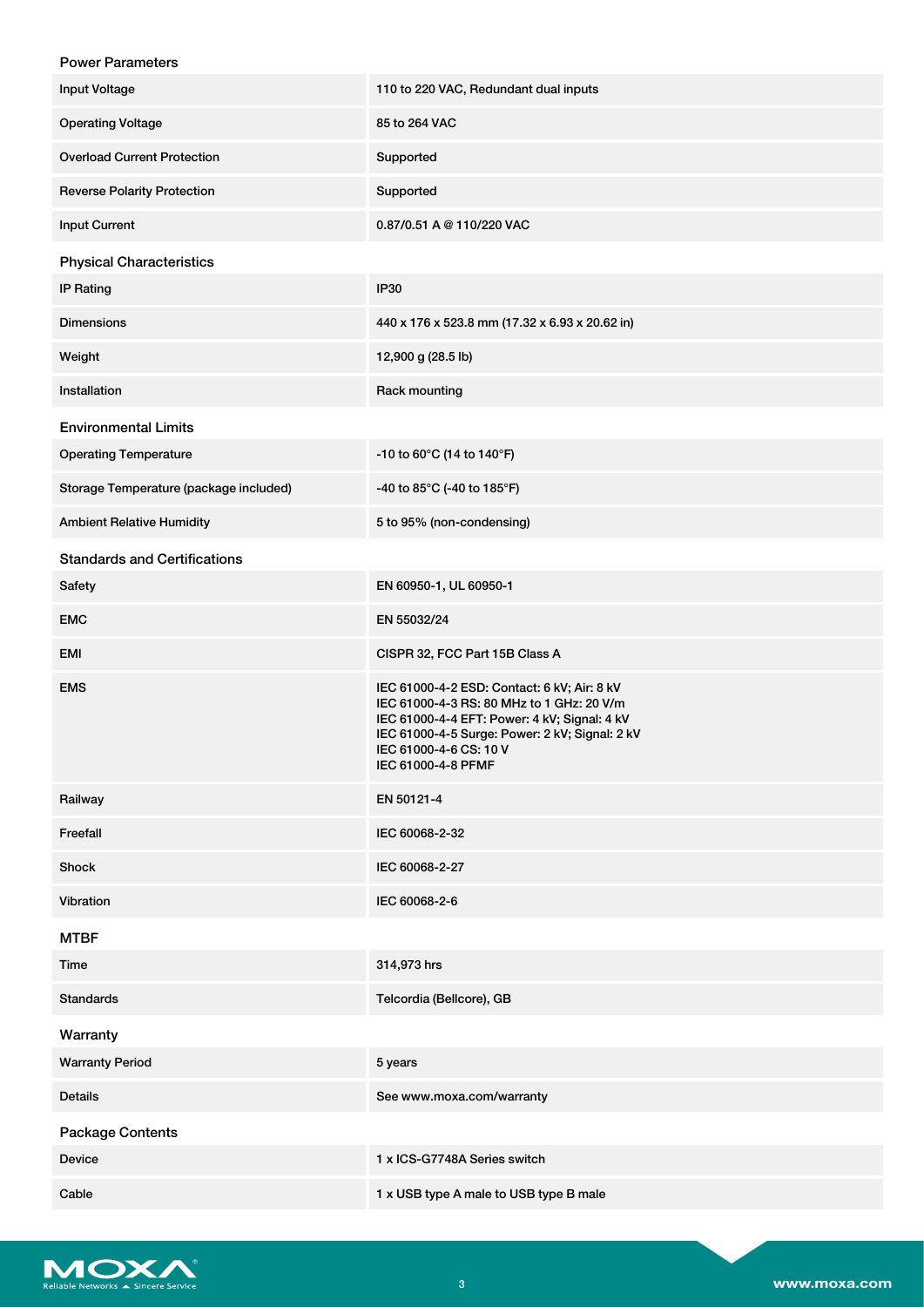| <b>Installation Kit</b> | 2 x rack-mounting ear<br>4 x cap, plastic, for SFP slot                                                                                               |
|-------------------------|-------------------------------------------------------------------------------------------------------------------------------------------------------|
| Power Supply            | 1 x power cord, EU type<br>1 x power cord, US type                                                                                                    |
| Documentation           | 1 x quick installation guide<br>1 x warranty card                                                                                                     |
| <b>Note</b>             | 48 V external power supply, SFP modules and/or modules from the IM-G7000A Module<br>Series need to be purchased separately for use with this product. |

## **Dimensions**

Unit: mm (inch)



# **Ordering Information**

| Model Name       | Layer | 10GbE SFP+ Slots | 100/1000Base SFP<br><b>Slots</b> | 10/100/1000BaseT(X)<br>Ports<br><b>RJ45 Connector</b> | <b>Operating Temp.</b>  |
|------------------|-------|------------------|----------------------------------|-------------------------------------------------------|-------------------------|
| ICS-G7748A-HV-HV |       |                  | Up to 48                         | Up to 48                                              | $-10$ to 60 $\degree$ C |

## **Accessories (sold separately)**

| <b>IM-G7000A Module Series</b> |                                                                                                                                    |
|--------------------------------|------------------------------------------------------------------------------------------------------------------------------------|
| <b>IM-G7000A-4GSFP</b>         | Gigabit Ethernet interface module with 4 100/1000BaseSFP slots, -10 to 60°C operating temperature                                  |
| <b>IM-G7000A-4GTX</b>          | Gigabit Ethernet interface module with 4 10/100/1000BaseT(X) ports, -10 to 60°C operating<br>temperature                           |
| <b>IM-G7000A-4PoE</b>          | Gigabit Ethernet PoE+ interface module with 4 10/100/1000BaseT(X) ports, -10 to 60 $^{\circ}$ C operating<br>temperature           |
| <b>Power Modules</b>           |                                                                                                                                    |
| <b>PWR-G7000A-AC</b>           | Power supply module (85 to 264 VAC) for ICS-G7748A/G7750A/G7752A/G7848A/G7850A/G7852A<br>Series, -10 to 60°C operating temperature |
| <b>SFP Modules</b>             |                                                                                                                                    |
| SFP-1FELLC-T                   | SFP module with 1 100Base single-mode with LC connector for 80 km transmission, -40 to 85°C<br>operating temperature               |
|                                |                                                                                                                                    |

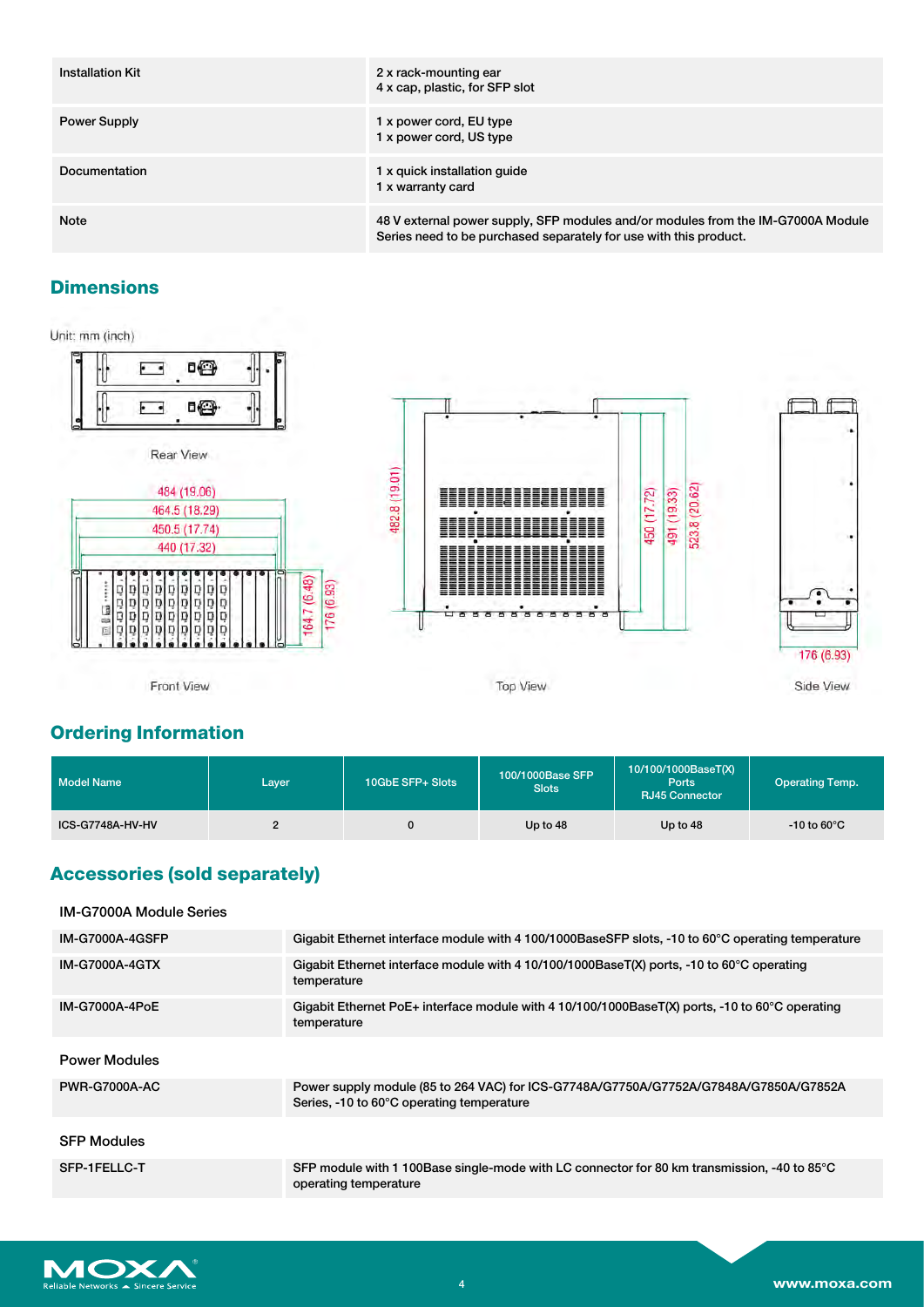| SFP-1FEMLC-T    | SFP module with 1 100Base multi-mode, LC connector for 2/4 km transmission, -40 to 85°C operating<br>temperature                                          |
|-----------------|-----------------------------------------------------------------------------------------------------------------------------------------------------------|
| SFP-1FESLC-T    | SFP module with 1 100Base single-mode with LC connector for 40 km transmission, -40 to 85°C<br>operating temperature                                      |
| SFP-1G10ALC     | WDM-type (BiDi) SFP module with 1 1000BaseSFP port with LC connector for 10 km transmission; TX<br>1310 nm, RX 1550 nm, 0 to 60°C operating temperature   |
| SFP-1G10ALC-T   | WDM-type (BiDi) SFP module with 1 1000BaseSFP port with LC connector for 10 km transmission; TX<br>1310 nm, RX 1550 nm, -40 to 85°C operating temperature |
| SFP-1G10BLC     | WDM-type (BiDi) SFP module with 1 1000BaseSFP port with LC connector for 10 km transmission; TX<br>1550 nm, RX 1310 nm, 0 to 60°C operating temperature   |
| SFP-1G10BLC-T   | WDM-type (BiDi) SFP module with 1 1000BaseSFP port with LC connector for 10 km transmission; TX<br>1550 nm, RX 1310 nm, -40 to 85°C operating temperature |
| SFP-1G20ALC     | WDM-type (BiDi) SFP module with 1 1000BaseSFP port with LC connector for 20 km transmission; TX<br>1310 nm, RX 1550 nm, 0 to 60°C operating temperature   |
| SFP-1G20ALC-T   | WDM-type (BiDi) SFP module with 1 1000BaseSFP port with LC connector for 20 km transmission; TX<br>1310 nm, RX 1550 nm, -40 to 85°C operating temperature |
| SFP-1G20BLC     | WDM-type (BiDi) SFP module with 1 1000BaseSFP port with LC connector for 20 km transmission; TX<br>1550 nm, RX 1310 nm, 0 to 60°C operating temperature   |
| SFP-1G20BLC-T   | WDM-type (BiDi) SFP module with 1 1000BaseSFP port with LC connector for 20 km transmission; TX<br>1550 nm, RX 1310 nm, -40 to 85°C operating temperature |
| SFP-1G40ALC     | WDM-type (BiDi) SFP module with 1 1000BaseSFP port with LC connector for 40 km transmission; TX<br>1310 nm, RX 1550 nm, 0 to 60°C operating temperature   |
| SFP-1G40ALC-T   | WDM-type (BiDi) SFP module with 1 1000BaseSFP port with LC connector for 40 km transmission; TX<br>1310 nm, RX 1550 nm, -40 to 85°C operating temperature |
| SFP-1G40BLC     | WDM-type (BiDi) SFP module with 1 1000BaseSFP port with LC connector for 40 km transmission; TX<br>1550 nm, RX 1310 nm, 0 to 60°C operating temperature   |
| SFP-1G40BLC-T   | WDM-type (BiDi) SFP module with 1 1000BaseSFP port with LC connector for 40 km transmission; TX<br>1550 nm, RX 1310 nm, -40 to 85°C operating temperature |
| SFP-1GEZXLC     | SFP module with 1 1000BaseEZX port with LC connector for 110 km transmission, 0 to 60°C operating<br>temperature                                          |
| SFP-1GEZXLC-120 | SFP module with 1 1000BaseEZX port with LC connector for 120 km transmission, 0 to 60°C operating<br>temperature                                          |
| SFP-1GLHLC      | SFP module with 1 1000BaseLH port with LC connector for 30 km transmission, 0 to 60°C operating<br>temperature                                            |
| SFP-1GLHLC-T    | SFP module with 1 1000BaseLH port with LC connector for 30 km transmission, -40 to 85°C operating<br>temperature                                          |
| SFP-1GLHXLC     | SFP module with 1 1000BaseLHX port with LC connector for 40 km transmission, 0 to 60°C operating<br>temperature                                           |
| SFP-1GLHXLC-T   | SFP module with 1 1000BaseLHX port with LC connector for 40 km transmission, -40 to 85°C<br>operating temperature                                         |
| SFP-1GLSXLC     | SFP module with 1 1000BaseLSX port with LC connector for 1km/2km transmission, 0 to 60°C<br>operating temperature                                         |
| SFP-1GLSXLC-T   | SFP module with 1 1000BaseLSX port with LC connector for 1km/2km transmission, -40 to 85°C<br>operating temperature                                       |
| SFP-1GLXLC      | SFP module with 1 1000BaseLX port with LC connector for 10 km transmission, 0 to 60°C operating<br>temperature                                            |
| SFP-1GLXLC-T    | SFP module with 1 1000BaseLX port with LC connector for 10 km transmission, -40 to 85°C operating<br>temperature                                          |
| SFP-1GSXLC      | SFP module with 1 1000BaseSX port with LC connector for 300m/550m transmission, 0 to 60°C<br>operating temperature                                        |
| SFP-1GSXLC-T    | SFP module with 1 1000BaseSX port with LC connector for 300m/550m transmission, -40 to 85°C<br>operating temperature                                      |
| SFP-1GZXLC      | SFP module with 1 1000BaseZX port with LC connector for 80 km transmission, 0 to 60°C operating<br>temperature                                            |
| SFP-1GZXLC-T    | SFP module with 1 1000BaseZX port with LC connector for 80 km transmission, -40 to 85 $\degree$ C operating<br>temperature                                |